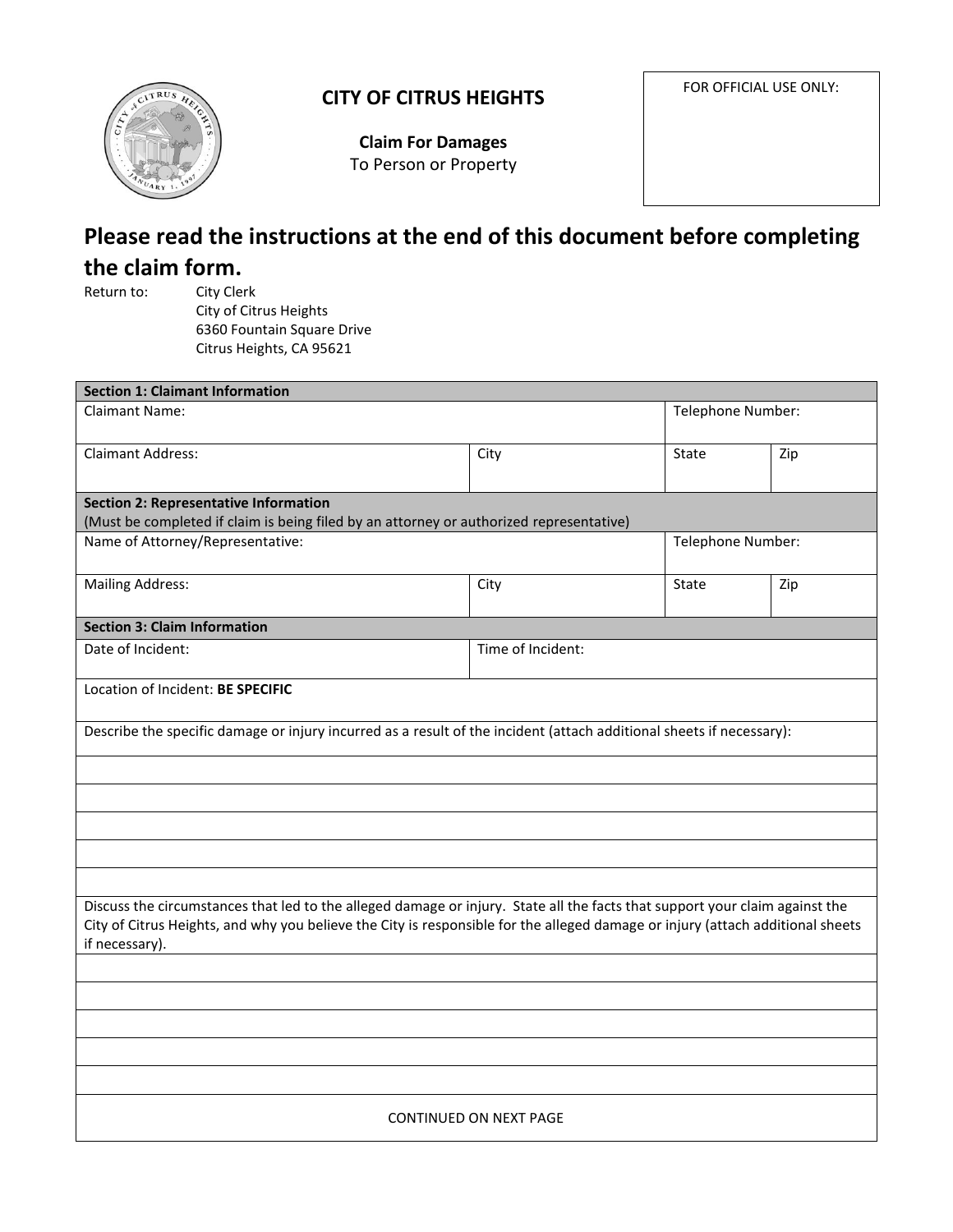| List the name or names of any City employees causing the damages that you are claiming:                                                                                                                                |                    |                                         |  |
|------------------------------------------------------------------------------------------------------------------------------------------------------------------------------------------------------------------------|--------------------|-----------------------------------------|--|
| Total Dollar Amount Claimed - If the total amount exceeds \$10,000, indicate the applicable court jurisdiction - limited civil<br>or unlimited civil (include estimate of amount of any prospective injury or damage): |                    |                                         |  |
| Discuss how the above dollar amount was computed (be specific, list doctor bills, repair estimates, etc. Attach copies of the<br>supporting documentation for the amount claimed with this form):                      |                    |                                         |  |
|                                                                                                                                                                                                                        |                    |                                         |  |
|                                                                                                                                                                                                                        |                    | Amount: \$_____________________________ |  |
|                                                                                                                                                                                                                        |                    |                                         |  |
|                                                                                                                                                                                                                        |                    | Amount: \$____________________________  |  |
|                                                                                                                                                                                                                        |                    | Amount: \$____________________________  |  |
|                                                                                                                                                                                                                        |                    | Amount: \$_________________________     |  |
|                                                                                                                                                                                                                        |                    |                                         |  |
|                                                                                                                                                                                                                        |                    |                                         |  |
|                                                                                                                                                                                                                        |                    | Amount: \$____________________________  |  |
|                                                                                                                                                                                                                        |                    | Amount: \$_________________________     |  |
|                                                                                                                                                                                                                        |                    | Amount: \$____________________________  |  |
|                                                                                                                                                                                                                        |                    |                                         |  |
| <b>Section 4: Notice and Signature</b>                                                                                                                                                                                 |                    |                                         |  |
| (Form must be signed and dated to process your claim)<br>I HAVE READ THE FOREGOING CLAIM AND KNOW THE CONTENTS THEREOF; AND CERTIFY THAT THE SAME IS TRUE OF MY                                                        |                    |                                         |  |
| OWN KNOWLEDGE EXCEPT AS TO THOSE MATTERS WHICH ARE HEREIN STATED UPON MY INFORMATION AND BELIEF; AND<br>AS TO THOSE MATTERS I BELIEVE THEM TO BE TRUE.                                                                 |                    |                                         |  |
| I CERTIFY (OR DECLARE) UNDER PENALTY OF PERJURY THAT THE FOREGOING IS TRUE AND CORRECT.                                                                                                                                |                    |                                         |  |
| Signature of Claimant or Representative                                                                                                                                                                                | Type or Print Name | Date                                    |  |
| Relationship to Claimant (If signed by a representative)                                                                                                                                                               |                    |                                         |  |
| NOTE: PRESENTATION OF A FALSE CLAIM IS A FELONY (CA PENAL CODE 72)                                                                                                                                                     |                    |                                         |  |

 $\overline{\phantom{a}}$